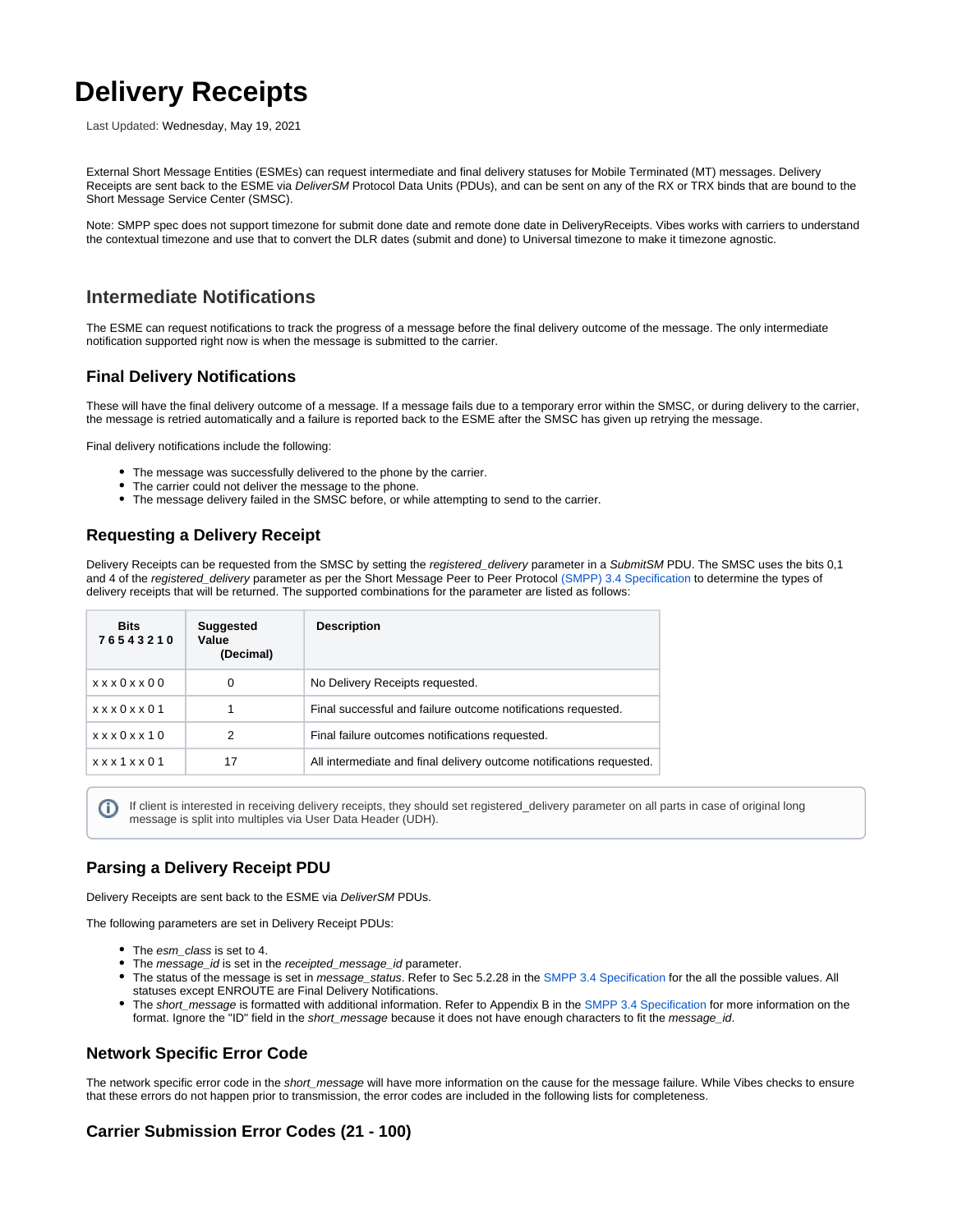Carrier submission error codes are errors that occur during the transmission of a message to the carrier. They indicate a failure of the carrier to accept the message for delivery, along with the reason for the failure.

| Error<br>Code | <b>Description</b>                                                         | <b>Comments</b>                                                                                                                                                                                                                                                                                                                                                                                                                                                                                                                                                                                                                                                                                                                                                            |
|---------------|----------------------------------------------------------------------------|----------------------------------------------------------------------------------------------------------------------------------------------------------------------------------------------------------------------------------------------------------------------------------------------------------------------------------------------------------------------------------------------------------------------------------------------------------------------------------------------------------------------------------------------------------------------------------------------------------------------------------------------------------------------------------------------------------------------------------------------------------------------------|
| 21            | Message content<br>too long.                                               | The maximum message length has been exceeded.                                                                                                                                                                                                                                                                                                                                                                                                                                                                                                                                                                                                                                                                                                                              |
| 22            | Message failed<br>due to internal<br>bind<br>configuration<br>error.       | Contact Vibes Support to check source of configuration error.                                                                                                                                                                                                                                                                                                                                                                                                                                                                                                                                                                                                                                                                                                              |
| 23            | Message failed<br>due to internal<br>error while<br>submitting<br>message. | Contact Vibes Support to check cause of the error.                                                                                                                                                                                                                                                                                                                                                                                                                                                                                                                                                                                                                                                                                                                         |
| 24            | Invalid source<br>address.                                                 | For T-Mobile messages, this error is also thrown when we are not able to send messages from a Shortcode to an<br>MDN for the following reasons:<br>• Content Blocking is on. The Subscriber does not want to be addressed by billable content. This setting blocks<br>all content sent through the SDG, including standard, premium, FTEU, and so on.<br>• T-mobile support selected a Subscriber at random and found that the Subscriber's ability to access shortcode<br>content had been set to "block all" within the 3PG. They selected two others and found that premium content<br>had been blocked within the billing system on them. If these types of settings are in place, then no matter<br>whether message is free, the message will be rejected by the SDG. |
| 25            | Source address<br>on a blocked list.                                       |                                                                                                                                                                                                                                                                                                                                                                                                                                                                                                                                                                                                                                                                                                                                                                            |
| 26            | Invalid<br>destination<br>address.                                         | The destination Mobile Directory Number (MDN) for the message is invalid, due to the following:<br>The MDN is not a valid Subscriber on the carrier.<br>The MDN cannot accept SMS messages.<br>$\bullet$<br>A prepaid user account has run out of funds.<br>٠<br>• The MDN account is suspended.                                                                                                                                                                                                                                                                                                                                                                                                                                                                           |
| 27            | Destination<br>address on a<br>blocked list.                               |                                                                                                                                                                                                                                                                                                                                                                                                                                                                                                                                                                                                                                                                                                                                                                            |
| 28            | Carrier message<br>queue full.                                             |                                                                                                                                                                                                                                                                                                                                                                                                                                                                                                                                                                                                                                                                                                                                                                            |
| 29            | Exceeded<br>allowed carrier<br>throttle rates.                             |                                                                                                                                                                                                                                                                                                                                                                                                                                                                                                                                                                                                                                                                                                                                                                            |
| 30            | Carrier failed<br>while delivering<br>message due to<br>temporary error.   |                                                                                                                                                                                                                                                                                                                                                                                                                                                                                                                                                                                                                                                                                                                                                                            |
| 31            | Carrier failed<br>while delivering<br>message.                             |                                                                                                                                                                                                                                                                                                                                                                                                                                                                                                                                                                                                                                                                                                                                                                            |
| 32            | Carrier<br>temporarily<br>unable to route<br>message.                      |                                                                                                                                                                                                                                                                                                                                                                                                                                                                                                                                                                                                                                                                                                                                                                            |
| 33            | Carrier unable to<br>route message.                                        |                                                                                                                                                                                                                                                                                                                                                                                                                                                                                                                                                                                                                                                                                                                                                                            |
| 34            | Carrier system<br>unavailable.                                             |                                                                                                                                                                                                                                                                                                                                                                                                                                                                                                                                                                                                                                                                                                                                                                            |